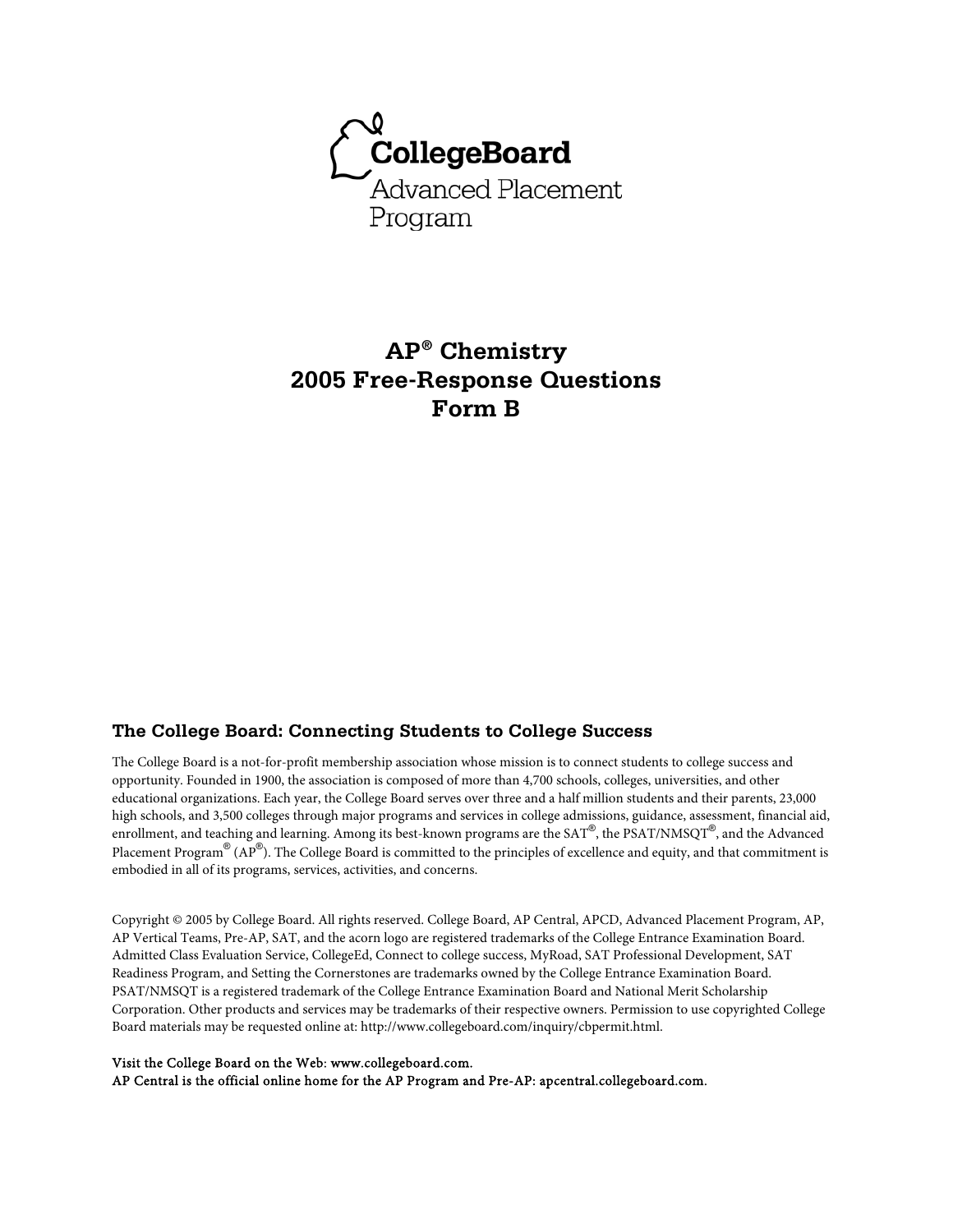INFORMATION IN THE TABLE BELOW AND IN THE TABLES ON PAGES 3-5 MAY BE USEFUL IN ANSWERING THE QUESTIONS IN THIS SECTION OF THE EXAMINATION.

|                                                   |                              |                     |                    |                                                                                                                                                                                                                                                                                                              |                           |                               |                 |               | DO NOT DETACH FROM BOOK. |                        |                  |                           |                           |                     |                |                         |                      |
|---------------------------------------------------|------------------------------|---------------------|--------------------|--------------------------------------------------------------------------------------------------------------------------------------------------------------------------------------------------------------------------------------------------------------------------------------------------------------|---------------------------|-------------------------------|-----------------|---------------|--------------------------|------------------------|------------------|---------------------------|---------------------------|---------------------|----------------|-------------------------|----------------------|
|                                                   |                              |                     |                    | $\mathbf{L}$                                                                                                                                                                                                                                                                                                 |                           | ERIODIC TABLE OF THE ELEMENTS |                 |               |                          |                        |                  |                           |                           |                     |                |                         |                      |
|                                                   |                              |                     |                    |                                                                                                                                                                                                                                                                                                              |                           |                               |                 |               |                          |                        |                  |                           |                           |                     |                |                         | $\mathcal{L}$        |
| $\blacksquare$                                    |                              |                     |                    |                                                                                                                                                                                                                                                                                                              |                           |                               |                 |               |                          |                        |                  |                           |                           |                     |                |                         | He                   |
| 1.0079                                            |                              |                     |                    |                                                                                                                                                                                                                                                                                                              |                           |                               |                 |               |                          |                        |                  |                           |                           |                     |                |                         | 4.0026               |
|                                                   |                              |                     |                    |                                                                                                                                                                                                                                                                                                              |                           |                               |                 |               |                          |                        |                  | 5                         | $\circ$                   | $\overline{C}$      |                | $\sigma$                | $\overline{10}$      |
| $\ddot{\mathbf{u}}$                               | $\mathbf{B}$ e               |                     |                    |                                                                                                                                                                                                                                                                                                              |                           |                               |                 |               |                          |                        |                  | $\mathbf{B}$              | $\cup$                    | Z                   | $\bullet$      | $\mathbf{F}$            | $\tilde{\mathbf{z}}$ |
|                                                   | 9.012                        |                     |                    |                                                                                                                                                                                                                                                                                                              |                           |                               |                 |               |                          |                        |                  | 10.811                    | 12.011                    | 14.007              | 16.00          | 19.00                   | 20.179               |
| $rac{6.941}{11}$                                  | $\overline{12}$              |                     |                    |                                                                                                                                                                                                                                                                                                              |                           |                               |                 |               |                          |                        |                  | $\mathfrak{L}$            | $\vec{4}$                 | $\overline{15}$     | $\frac{6}{1}$  | 17                      | $\frac{8}{18}$       |
| $\mathbf{z}$                                      | $\mathbf{M}\mathbf{g}$       |                     |                    |                                                                                                                                                                                                                                                                                                              |                           |                               |                 |               |                          |                        |                  | ₹                         | ö,                        | $\rightarrow$       | $\Omega$       | $\overline{C}$          | Ar                   |
|                                                   | 24.30                        |                     |                    |                                                                                                                                                                                                                                                                                                              |                           |                               |                 |               |                          |                        |                  | 26.98                     | 28.09                     | 30.974              | 32.06          | 35.453                  | 39.948               |
|                                                   |                              | $\overline{21}$     | 22                 | 23                                                                                                                                                                                                                                                                                                           | $^{24}$                   | 25                            | 26              | 27            | 28                       | 29                     | 30               | $\overline{\mathfrak{L}}$ | 32                        | 33                  | 34             | 35                      | 36                   |
| $\frac{22.99}{12}$ <b>K</b>                       | $ $ ສ $\bf \bar{C}$          | $\mathbf{S}$ c      | Ë                  |                                                                                                                                                                                                                                                                                                              | $\mathbf{C}$              | Mn                            | $\mathbf{F}$ e  | $\mathcal{S}$ | Ż                        | $\vec{c}$              | $\mathbf{Zn}$    | Ga                        | $G$ e                     | As                  | $S_{e}$        | Br                      | Kr                   |
|                                                   |                              | 44.96               | 47.90              |                                                                                                                                                                                                                                                                                                              | 52.00                     | 54.938                        | 55.85           | 58.93         | 58.69                    | 63.55                  | 65.39            | 69.72                     | 72.59                     | 74.92               | 78.96          | 79.90                   | 83.80                |
|                                                   | $\frac{40.08}{38}$           |                     | $\overline{6}$     |                                                                                                                                                                                                                                                                                                              | 42                        | 43                            | $\overline{4}$  | 45            | 46                       | 47                     | 48               | 49                        | $50\,$                    | $\overline{51}$     | 52             | 53                      | 54                   |
| $rac{39.10}{37}$<br><b>Rb</b><br>$rac{85.47}{55}$ | $\mathbf{S}\mathbf{r}$ 87.62 | $\approx$ $\approx$ | $\frac{21}{91.22}$ | $rac{1}{2}$<br>$rac{1}{4}$ $rac{1}{2}$ $rac{1}{2}$ $rac{1}{2}$ $rac{1}{2}$ $rac{1}{2}$ $rac{1}{2}$ $rac{1}{2}$ $rac{1}{2}$ $rac{1}{2}$ $rac{1}{2}$ $rac{1}{2}$ $rac{1}{2}$ $rac{1}{2}$ $rac{1}{2}$ $rac{1}{2}$ $rac{1}{2}$ $rac{1}{2}$ $rac{1}{2}$ $rac{1}{2}$ $rac{1}{2}$ $rac{1}{2}$ $rac{1}{2}$ $rac{1}{$ | $\overline{\mathbf{M}}$   | $\mathbf{T}$ c                | Ru              | Rh            | P <sub>d</sub>           | $\mathbf{A}\mathbf{g}$ | $C_{\mathbf{d}}$ | $\mathbf{u}$              | $\mathbf{S}$ n            | $\mathbf{S}$        | $\mathbf{T}$ e |                         | Xe                   |
|                                                   |                              | 88.91<br>57         |                    |                                                                                                                                                                                                                                                                                                              | 95.94                     | (98)                          | 101.1           | 102.91        | 106.42                   | 107.87                 | 12.41            | 114.82                    | 118.71                    | 121.75              | 127.60         | 126.91                  | 131.29               |
|                                                   | 99                           |                     |                    |                                                                                                                                                                                                                                                                                                              | 74                        | 75                            | $\gamma_6$      | 77            | $78\,$                   | $\mathcal{L}$          | $\rm 80$         | $\overline{\text{8}}$     | $82\,$                    | 83                  | 84             | 85                      | 86                   |
| $\mathcal{S}$                                     | Ba                           | $\sum_{i=1}^{n}$    | Hf                 |                                                                                                                                                                                                                                                                                                              | $\geqslant$               | Re                            | $\mathbf{S}$    | $\mathbf{H}$  | $\mathbf{r}$             | Au                     | $\mathbf{Hg}$    | E                         | $\mathbf{P}_{\mathbf{D}}$ | $\ddot{\mathbf{B}}$ | ${\bf P0}$     | $\overline{\mathbf{A}}$ | Rn                   |
| 132.91                                            | 137.33                       | 138.91              | 178.49             |                                                                                                                                                                                                                                                                                                              | 183.85                    | 186.2                         | 190.2           | 192.2         | 195.08                   | 196.97                 | 200.59           | 204.38                    | 207.2                     | 208.98              | (209)          | (210)                   | (222)                |
| 87                                                | $\overline{\text{88}}$       | 89                  | 104                | $\frac{180.95}{105}$                                                                                                                                                                                                                                                                                         | 106                       | 107                           | 108             | 109           | 110                      | $\Xi$                  | 112              |                           |                           |                     |                |                         |                      |
| $\mathbf{F}$                                      | Ra                           | $\mathbf{A}$ c      | Rf                 | $\mathbf{D}$                                                                                                                                                                                                                                                                                                 | $\mathbf{S}_{\mathbf{S}}$ | Bh                            | Hs              | Nt            | $\infty$                 | $\infty$               | $\infty$         |                           | §Not yet named            |                     |                |                         |                      |
| (223)                                             | 226.02                       | 227.03              | (261)              | (262)                                                                                                                                                                                                                                                                                                        | (263)                     | (262)                         | (265)           | (266)         | (269)                    | (272)                  | (277)            |                           |                           |                     |                |                         |                      |
|                                                   |                              |                     |                    |                                                                                                                                                                                                                                                                                                              |                           |                               |                 |               |                          |                        |                  |                           |                           |                     |                |                         |                      |
|                                                   |                              |                     | 58                 | 65                                                                                                                                                                                                                                                                                                           | $\degree$                 | $\overline{6}$                | $\mathcal{O}$   | 63            | $\mathcal{Z}$            | 65                     | 89               | 67                        | 68                        | 69                  | $\overline{C}$ | $\overline{71}$         |                      |
| *Lanthanide Series                                |                              |                     | $C$ e              | $\mathbf{r}$                                                                                                                                                                                                                                                                                                 | $\mathbf{Z}$              | Pm                            | Sm              | Eu            | Gd                       | Tb                     | $\mathbf{y}$     | $H_0$                     | $E_{\mathbf{r}}$          | Tm                  | $\mathbf{Y}$   | $\mathbf{L}$ u          |                      |
|                                                   |                              |                     | 140.12             | 140.91                                                                                                                                                                                                                                                                                                       | 144.24                    | (145)                         | 150.4           | 151.97        | 157.25                   | 158.93                 | 162.50           | 164.93                    | 167.26                    | 168.93              | 173.04         | 174.97                  |                      |
|                                                   |                              |                     | $^{90}$            | $\overline{5}$                                                                                                                                                                                                                                                                                               | $\mathcal{S}$             | 93                            | $\overline{56}$ | 95            | $96$                     | 57                     | $98\,$           | 66                        | 100                       | 101                 | 102            | 103                     |                      |
|                                                   | †Actinide Series             |                     | Th                 | $\mathbf{p}_a$                                                                                                                                                                                                                                                                                               | $\Box$                    | $\mathbf{p}$                  | $\mathbf{F}$    | Am            | $\mathbb{E}$             | Bk                     | $\mathbf{C}$     | $E_{\mathbf{S}}$          | Fm                        | Md                  | $\mathbf{S}$   | $\mathbf{L}$            |                      |
|                                                   |                              |                     | 232.04             | 231.04                                                                                                                                                                                                                                                                                                       | 238.03                    | 237.05                        | (244)           | (243)         | (247)                    | (247)                  | (251)            | (252)                     | (257)                     | (258)               | (259)          | (260)                   |                      |

DO NOT DETACH FROM BOOK.

**2**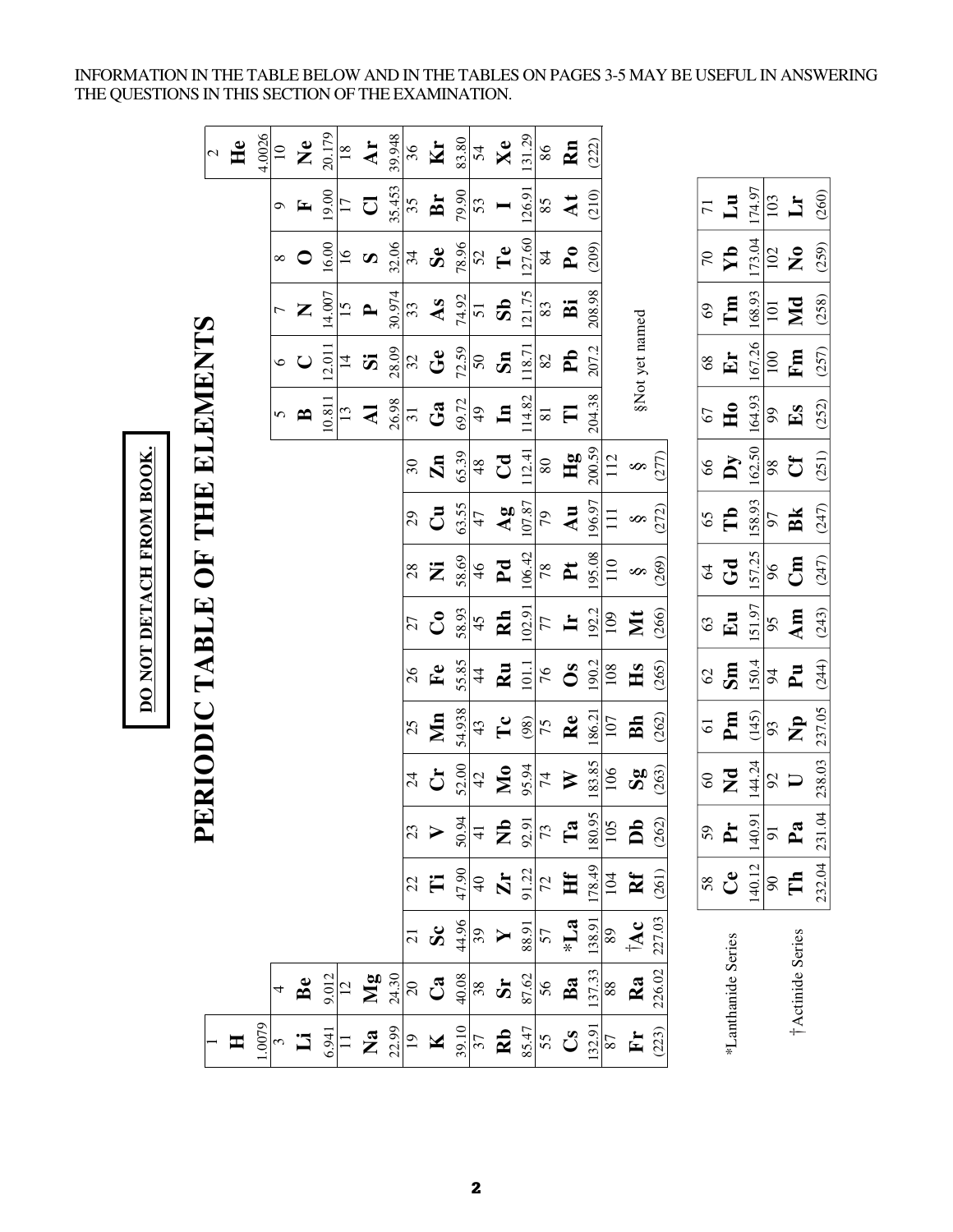|                                  | Half-reaction |                       | $E^{\circ}(\mathbf{V})$ |
|----------------------------------|---------------|-----------------------|-------------------------|
| $F_2(g) + 2e^{-}$                | $\rightarrow$ | $2 F^-$               | 2.87                    |
| $\text{Co}^{3+} + e^{-}$         | $\rightarrow$ | $Co2+$                | 1.82                    |
| $Au^{3+} + 3e^{-}$               | $\rightarrow$ | Au(s)                 | 1.50                    |
| $Cl_2(g) + 2e^-$                 | $\rightarrow$ | $2 \text{ Cl}^-$      | 1.36                    |
| $O_2(g) + 4H^+ + 4e^-$           | $\rightarrow$ | 2 H <sub>2</sub> O(l) | 1.23                    |
| $Br_2(l) + 2e^-$                 | $\rightarrow$ | $2Br^-$               | 1.07                    |
| $2 \text{ Hg}^{2+} + 2 e^{-}$    | $\rightarrow$ | $Hg_2^{2+}$           | 0.92                    |
| $Hg^{2+}$ + 2 $e^-$              | $\rightarrow$ | Hg(l)                 | 0.85                    |
| $Ag^+ + e^-$                     | $\rightarrow$ | Ag(s)                 | 0.80                    |
| $\text{Hg}_{2}^{2+}$ + 2 $e^{-}$ | $\rightarrow$ | 2 Hg(l)               | 0.79                    |
| $\text{Fe}^{3+} + e^{-}$         | $\rightarrow$ | $Fe2+$                | 0.77                    |
| $I_2(s) + 2e^{-t}$               | $\rightarrow$ | $2I^-$                | 0.53                    |
| $Cu^{+} + e^{-}$                 | $\rightarrow$ | Cu(s)                 | 0.52                    |
| $Cu^{2+} + 2e^{-}$               | $\rightarrow$ | Cu(s)                 | 0.34                    |
| $Cu^{2+} + e^{-}$                | $\rightarrow$ | $Cu+$                 | 0.15                    |
| $\text{Sn}^{4+} + 2e^{-}$        | $\rightarrow$ | $\mathrm{Sn}^{2+}$    | 0.15                    |
| $S(s) + 2H^{+} + 2e^{-}$         | $\rightarrow$ | $H_2S(g)$             | 0.14                    |
| $2H^+ + 2e^-$                    | $\rightarrow$ | $H_2(g)$              | 0.00                    |
| $Pb^{2+} + 2e^{-}$               | $\rightarrow$ | Pb(s)                 | $-0.13$                 |
| $\text{Sn}^{2+}$ + 2 $e^{-}$     | $\rightarrow$ | Sn(s)                 | $-0.14$                 |
| $Ni^{2+}$ + 2 $e^{-}$            | $\rightarrow$ | $\mathrm{Ni}(s)$      | $-0.25$                 |
| $\cos^{2+} + 2e^{-}$             | $\rightarrow$ | Co(s)                 | $-0.28$                 |
| $Cd^{2+} + 2e^{-}$               | $\rightarrow$ | Cd(s)                 | $-0.40$                 |
| $Cr^{3+} + e^{-}$                | $\rightarrow$ | $Cr^{2+}$             | $-0.41$                 |
| $\text{Fe}^{2+}$ + 2 $e^{-}$     | $\rightarrow$ | Fe(s)                 | $-0.44$                 |
| $Cr^{3+} + 3e^{-}$               | $\rightarrow$ | Cr(s)                 | $-0.74$                 |
| $\text{Zn}^{2+}$ + 2 $e^{-}$     | $\rightarrow$ | $\text{Zn}(s)$        | $-0.76$                 |
| $2 H_2O(l) + 2 e^-$              | $\rightarrow$ | $H_2(g) + 2OH^-$      | $-0.83$                 |
| $Mn^{2+} + 2e^-$                 | $\rightarrow$ | Mn(s)                 | $-1.18$                 |
| $Al^{3+}$ + 3 $e^-$              | $\rightarrow$ | AI(s)                 | $-1.66$                 |
| $Be^{2+} + 2e^{-}$               | $\rightarrow$ | Be(s)                 | $-1.70$                 |
| $\text{Mg}^{2+}$ + 2 $e^{-}$     | $\rightarrow$ | Mg(s)                 | $-2.37$                 |
| $Na^+ + e^-$                     | $\rightarrow$ | Na(s)                 | $-2.71$                 |
| $Ca^{2+} + 2e^{-}$               | $\rightarrow$ | Ca(s)                 | $-2.87$                 |
| $\text{Sr}^{2+}$ + 2 $e^{-}$     | $\rightarrow$ | Sr(s)                 | $-2.89$                 |
| $Ba^{2+} + 2e^{-}$               | $\rightarrow$ | Ba(s)                 | $-2.90$                 |
| $Rb^{+} + e^{-}$                 | $\rightarrow$ | Rb(s)                 | $-2.92$                 |
| $K^+ + e^-$                      | $\rightarrow$ | K(s)                  | $-2.92$                 |
| $Cs^{+} + e^{-}$                 | $\rightarrow$ | Cs(s)                 | $-2.92$                 |
| $\mathrm{Li}^+ + e^-$            | $\rightarrow$ | Li(s)                 | $-3.05$                 |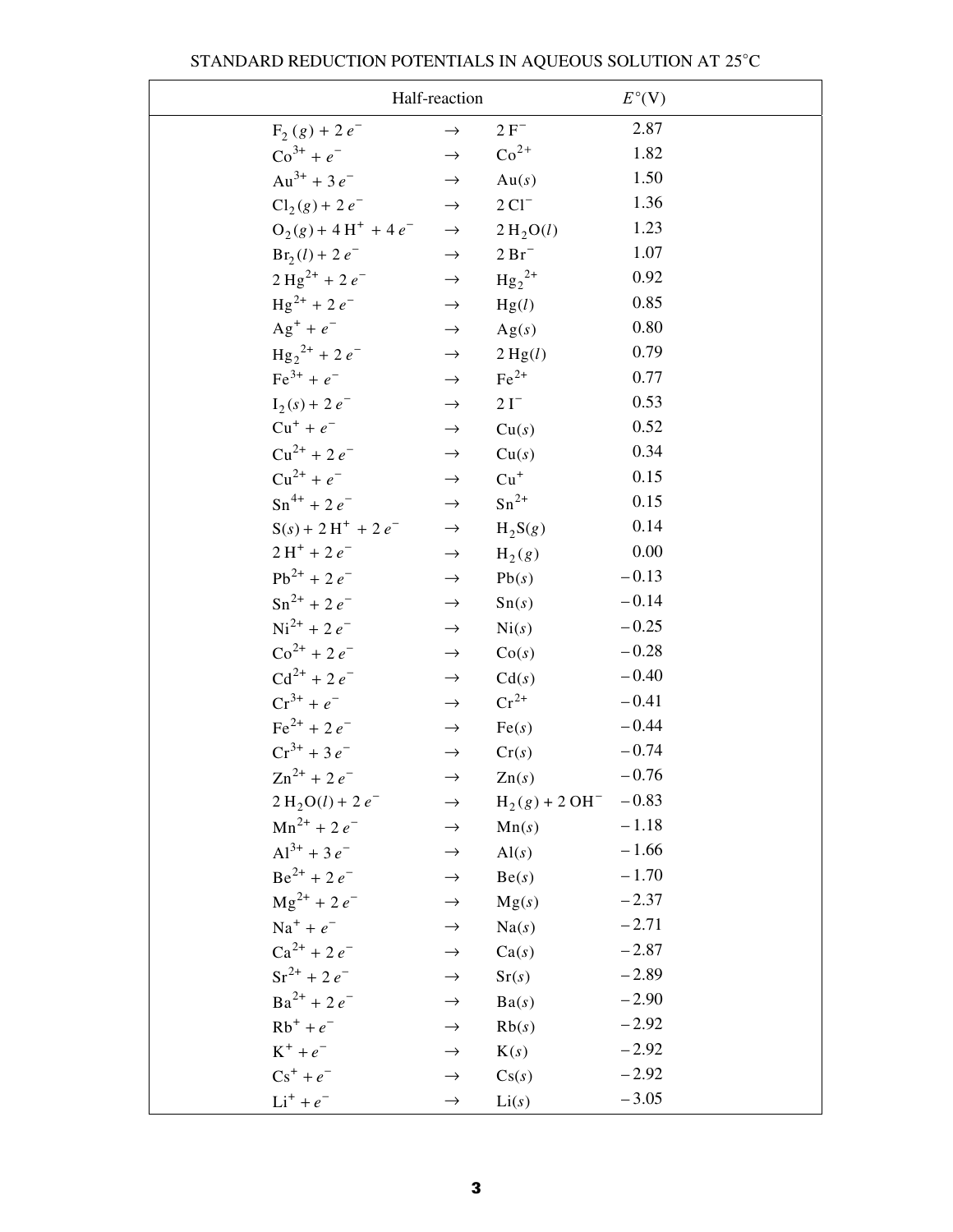#### ADVANCED PLACEMENT CHEMISTRY EQUATIONS AND CONSTANTS

#### **ATOMIC STRUCTURE**

$$
E = hv \t c = \lambda v
$$
  

$$
\lambda = \frac{h}{mv} \t p = mv
$$
  

$$
E_n = \frac{-2.178 \times 10^{-18}}{n^2} \text{ joule}
$$

**EQUILIBRIUM** 

$$
K_a = \frac{[H^+][A^-]}{[HA]}
$$
  
\n
$$
K_b = \frac{[OH^-][HB^+]}{[B]}
$$
  
\n
$$
K_w = [OH^-][H^+] = 1.0 \times 10^{-14} \text{ @ } 25^{\circ}\text{C}
$$
  
\n
$$
= K_a \times K_b
$$
  
\n
$$
pH = -\log [H^+], \text{ pOH} = -\log [OH^-]
$$
  
\n
$$
14 = pH + pOH
$$
  
\n
$$
pH = pK_a + \log \frac{[A^-]}{[HA]}
$$
  
\n
$$
pOH = pK_b + \log \frac{[HB^+]}{[B]}
$$
  
\n
$$
pK_a = -\log K_a, \text{ } pK_b = -\log K_b
$$
  
\n
$$
K_p = K_c (RT)^{\Delta n},
$$

where  $\Delta n$  = moles product gas – moles reactant gas

#### **THERMOCHEMISTRY/KINETICS**

$$
\Delta S^{\circ} = \sum S^{\circ} \text{ products } -\sum S^{\circ} \text{ reactants}
$$
  
\n
$$
\Delta H^{\circ} = \sum \Delta H_f^{\circ} \text{ products } -\sum \Delta H_f^{\circ} \text{ reactants}
$$
  
\n
$$
\Delta G^{\circ} = \sum \Delta G_f^{\circ} \text{ products } -\sum \Delta G_f^{\circ} \text{ reactants}
$$
  
\n
$$
\Delta G^{\circ} = \Delta H^{\circ} - T\Delta S^{\circ}
$$
  
\n
$$
= -RT \ln K = -2.303 RT \log K
$$
  
\n
$$
= -n \mathcal{F} E^{\circ}
$$
  
\n
$$
\Delta G = \Delta G^{\circ} + RT \ln Q = \Delta G^{\circ} + 2.303 RT \log Q
$$
  
\n
$$
q = mc\Delta T
$$
  
\n
$$
C_p = \frac{\Delta H}{\Delta T}
$$
  
\n
$$
\ln[A]_t - \ln[A]_0 = -kt
$$
  
\n
$$
\frac{1}{[A]_t} - \frac{1}{[A]_0} = kt
$$
  
\n
$$
\ln k = \frac{-E_a}{R} (\frac{1}{T}) + \ln A
$$

 $E =$  energy  $v =$  $v = \text{frequency}$   $n =$  $m =$  mass  $p =$  momentum  $\lambda$  = wavelength  $m =$  mass energy  $v =$  velocity  $n =$  principal quantum number Speed of light,  $c = 3.0 \times 10^8$  m s<sup>-1</sup> Planck's constant,  $h = 6.63 \times 10^{-34}$  J s Boltzmann's constant,  $k = 1.38 \times 10^{-23}$  J K<sup>-1</sup> Avogadro's number =  $6.022 \times 10^{23}$  mol<sup>-1</sup> Electron charge,  $e = -1.602 \times 10^{-19}$  coulomb 1 electron volt per atom =  $96.5$  kJ mol<sup>-1</sup>

#### Equilibrium Constants

(weak acid) *K a*  $K_b$  (weak base)  $K_w$  (water) (gas pressure) *K p* (molar concentrations) *K c*  $S^{\circ}$  = standard entropy  $H^{\circ}$  = standard enthalpy  $G^{\circ}$  = standard free energy  $E^{\circ}$  = standard reduction potential  $T =$  temperature  $n =$  moles  $m = \text{mass}$  $q =$  heat  $c =$  specific heat capacity  $C_p$  = molar heat capacity at constant pressure  $E_a$  = activation energy  $k =$  rate constant *A* = frequency factor Faraday's constant,  $\mathcal{F} = 96,500$  coulombs per mole of electrons

Gas constant,  $R = 8.31$  J mol<sup>-1</sup> K<sup>-1</sup>  $= 0.0821$  L atm mol<sup>-1</sup> K<sup>-1</sup>

 $= 8.31$  volt coulomb mol<sup>-1</sup> K<sup>-1</sup>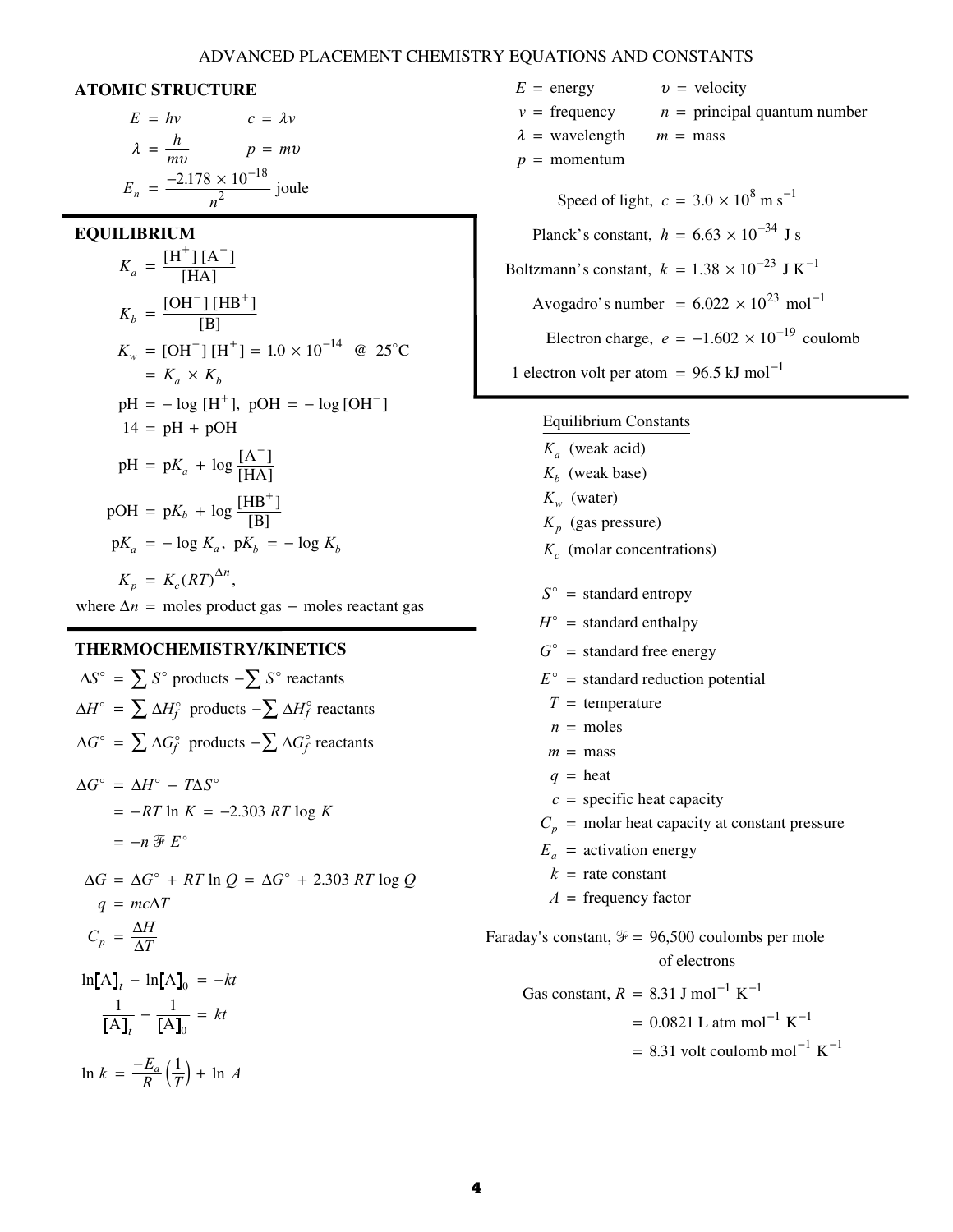$$
PV = nRT
$$
\n
$$
\left(P + \frac{n^2 a}{V^2}\right)(V - nb) = nRT
$$
\n
$$
P_A = P_{total} \times X_A, \text{ where } X_A = \frac{\text{moles A}}{\text{total moles}}
$$
\n
$$
P_{total} = P_A + P_B + P_C + \dots
$$
\n
$$
n = \frac{m}{M}
$$
\n
$$
K = {}^{\circ}C + 273
$$
\n
$$
\frac{P_1V_1}{T_1} = \frac{P_2V_2}{T_2}
$$
\n
$$
D = \frac{m}{V}
$$
\n
$$
u_{rms} = \sqrt{\frac{3kT}{m}} = \sqrt{\frac{3RT}{M}}
$$
\n
$$
KE \text{ per molecule } = \frac{1}{2}mv^2
$$
\n
$$
KE \text{ per molecule } = \frac{3}{2}RT
$$
\n
$$
\frac{r_1}{r_2} = \sqrt{\frac{M_2}{M_1}}
$$
\n
$$
\text{molarity}, M = \text{moles solute per liter solution}
$$
\n
$$
\text{molarity} = \text{moles solute per kilogram solvent}
$$
\n
$$
\Delta T_f = iK_f \times \text{molality}
$$
\n
$$
\pi = iMRT
$$
\n
$$
A = abc
$$

#### **OXIDATION-REDUCTION; ELECTROCHEMISTRY**

$$
Q = \frac{[C]^c [D]^d}{[A]^a [B]^b}, \text{ where } a A + b B \rightarrow c C + d D
$$
  

$$
I = \frac{q}{t}
$$
  

$$
E_{cell} = E_{cell}^{\circ} - \frac{RT}{n^{\frac{m}{2}}} \ln Q = E_{cell}^{\circ} - \frac{0.0592}{n} \log Q \text{ @ } 25^{\circ}C
$$
  

$$
\log K = \frac{nE^{\circ}}{0.0592}
$$

$$
P = \text{pressure}
$$
\n
$$
V = \text{volume}
$$
\n
$$
T = \text{temperature}
$$
\n
$$
n = \text{number of moles}
$$
\n
$$
D = \text{density}
$$
\n
$$
m = \text{mass}
$$
\n
$$
v = \text{velocity}
$$
\n
$$
u_{\text{rms}} = \text{root-mean-square speed}
$$
\n
$$
KE = \text{kinetic energy}
$$
\n
$$
r = \text{rate of effusion}
$$
\n
$$
M = \text{molar mass}
$$
\n
$$
\pi = \text{osmotic pressure}
$$
\n
$$
i = \text{van't Hoff factor}
$$
\n
$$
K_f = \text{modal foreign-point depression constant}
$$
\n
$$
K_b = \text{modal boiling-point elevation constant}
$$
\n
$$
A = \text{absorbane}
$$
\n
$$
a = \text{molar absorption}
$$
\n
$$
Q = \text{path length}
$$
\n
$$
c = \text{concentration}
$$
\n
$$
Q = \text{reaction quotient}
$$
\n
$$
I = \text{current (amperes)}
$$
\n
$$
q = \text{charge (coulombs)}
$$
\n
$$
t = \text{time (seconds)}
$$
\n
$$
E^{\circ} = \text{standard reduction potential}
$$
\n
$$
K = \text{equilibrium constant}
$$
\n
$$
Gas \text{ constant}, R = 8.31 \text{ J mol}^{-1} \text{ K}^{-1}
$$
\n
$$
= 0.0821 \text{ L atm mol}^{-1} \text{ K}^{-1}
$$
\n
$$
= 8.31 \text{ volt coulomb mol}^{-1} \text{ K}^{-1}
$$
\n
$$
= 8.31 \text{ volt coulomb mol}^{-1} \text{ K}^{-1}
$$
\n
$$
K_f \text{ for H}_2\text{O} = 1.86 \text{ K kg mol}^{-1}
$$

 $K_b$  for H<sub>2</sub>O = 0.512 K kg mol<sup>-1</sup>

 $1 atm = 760 mm Hg$  $= 760$  torr

Faraday's constant,  $\mathcal{F} = 96,500$  coulombs per mole

 $STP = 0.000^{\circ}$ C and 1.000 atm

of electrons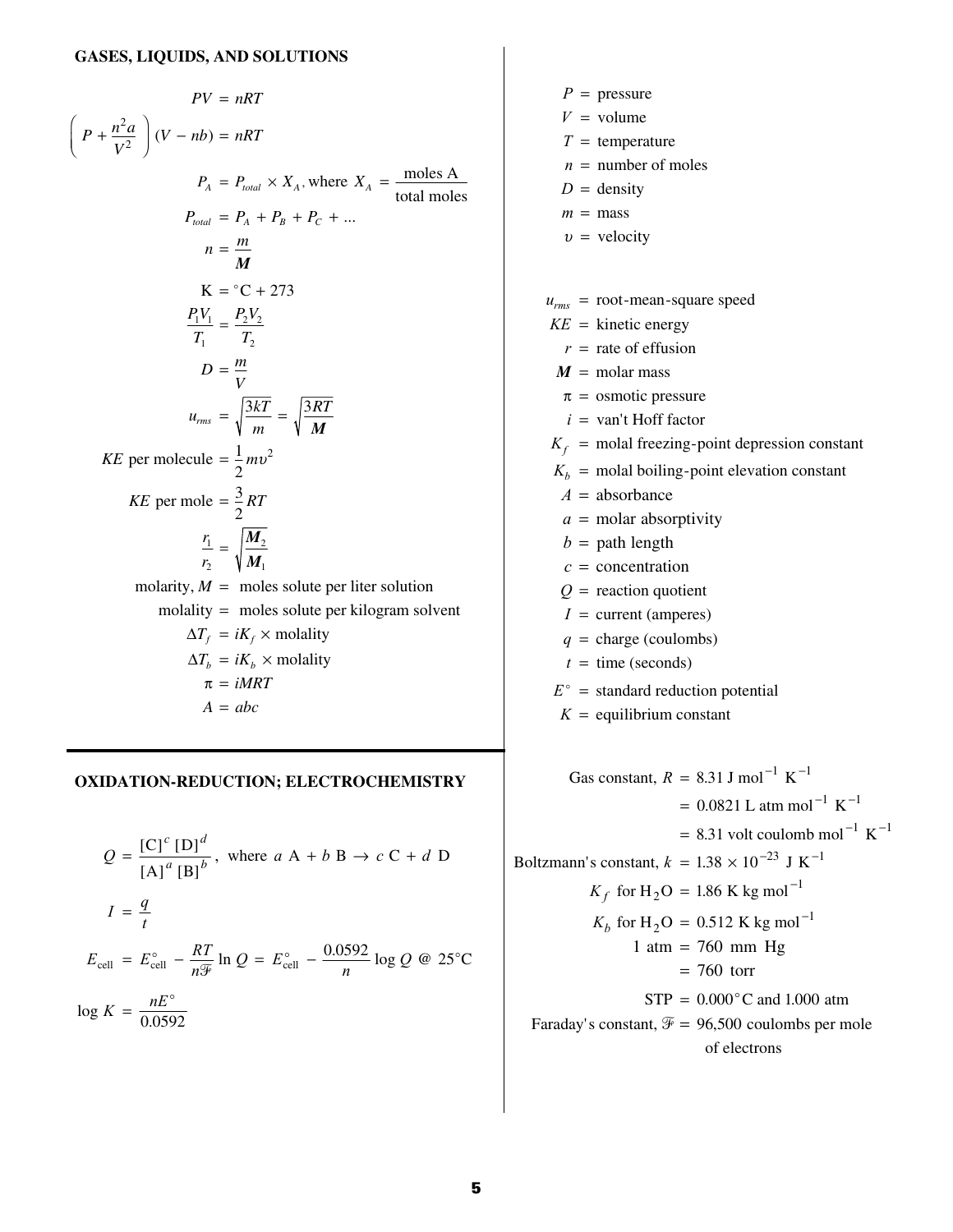#### **CHEMISTRY**

**Section II (Total time—90 minutes)** 

#### **Part A**

## **Time—40 minutes YOU MAY USE YOUR CALCULATOR FOR PART A.**

CLEARLY SHOW THE METHOD USED AND THE STEPS INVOLVED IN ARRIVING AT YOUR ANSWERS. It is to your advantage to do this, since you may obtain partial credit if you do and you will receive little or no credit if you do not. Attention should be paid to significant figures.

Be sure to write all your answers to the questions on the lined pages following each question in this booklet. Do NOT write your answers on the lavender insert.

Answer Question 1 below. The Section II score weighting for this question is 20 percent.

$$
K_a = \frac{[\text{H}_3\text{O}^+][\text{OCI}^-]}{[\text{HOC}]} = 3.2 \times 10^{-8}
$$

- 1. Hypochlorous acid, HOCl, is a weak acid in water. The  $K_a$  expression for HOCl is shown above.
	- (a) Write a chemical equation showing how HOCl behaves as an acid in water.
	- (b) Calculate the pH of a 0.175 *M* solution of HOCl.
	- (c) Write the net ionic equation for the reaction between the weak acid HOCl(*aq*) and the strong base NaOH(*aq*).
	- (d) In an experiment, 20.00 mL of 0.175 *M* HOCl(*aq*) is placed in a flask and titrated with 6.55 mL of 0.435 *M* NaOH(*aq*).
		- (i) Calculate the number of moles of NaOH(*aq*) added.
		- (ii) Calculate  $[H_3O^+]$  in the flask after the NaOH(*aq*) has been added.
		- (iii) Calculate [OH−] in the flask after the NaOH(*aq*) has been added.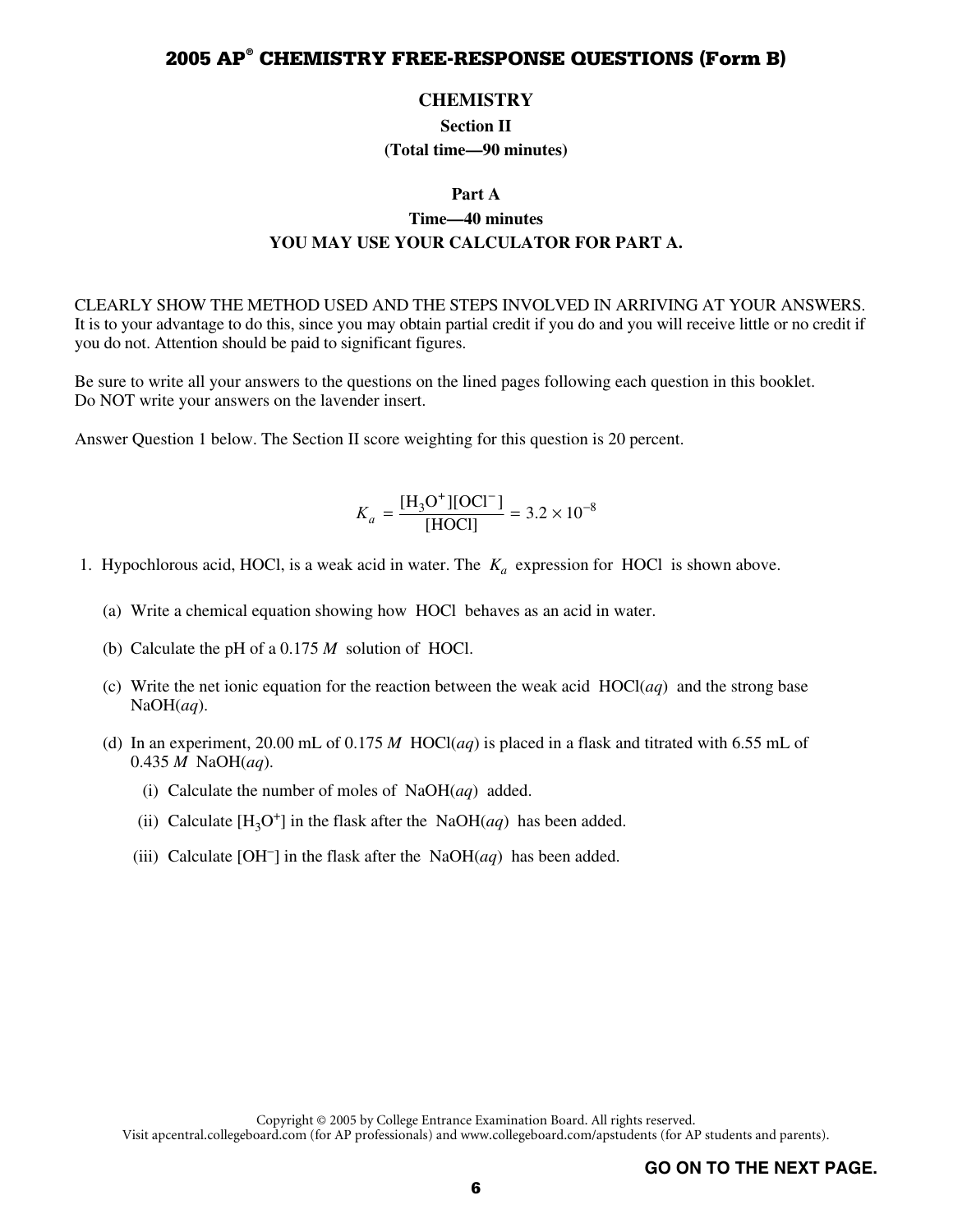Answer EITHER Question 2 below OR Question 3 printed on pages 8 and 9. Only one of these two questions will be graded. If you start both questions, be sure to cross out the question you do not want graded. The Section II score weighting for the question you choose is 20 percent.



- 2. Water was electrolyzed, as shown in the diagram above, for 5.61 minutes using a constant current of 0.513 ampere. A small amount of nonreactive electrolyte was added to the container before the electrolysis began. The temperature was 298 K and the atmospheric pressure was 1.00 atm.
	- (a) Write the balanced equation for the half reaction that took place at the anode.
	- (b) Calculate the amount of electric charge, in coulombs, that passed through the solution.
	- (c) Why is the volume of  $O_2(g)$  collected different from the volume of  $H_2(g)$  collected, as shown in the diagram?
	- (d) Calculate the number of moles of  $H_2(g)$  produced during the electrolysis.
	- (e) Calculate the volume, in liters, at 298 K and 1.00 atm of dry  $H_2(g)$  produced during the electrolysis.
	- (f) After the hydrolysis reaction was over, the vertical position of the tube containing the collected  $H_2(g)$  was adjusted until the water levels inside and outside the tube were the same, as shown in the diagram below. The volume of gas in the tube was measured under these conditions of 298 K and 1.00 atm, and its volume was greater than the volume calculated in part (e). Explain.



Copyright © 2005 by College Entrance Examination Board. All rights reserved. Visit apcentral.collegeboard.com (for AP professionals) and www.collegeboard.com/apstudents (for AP students and parents).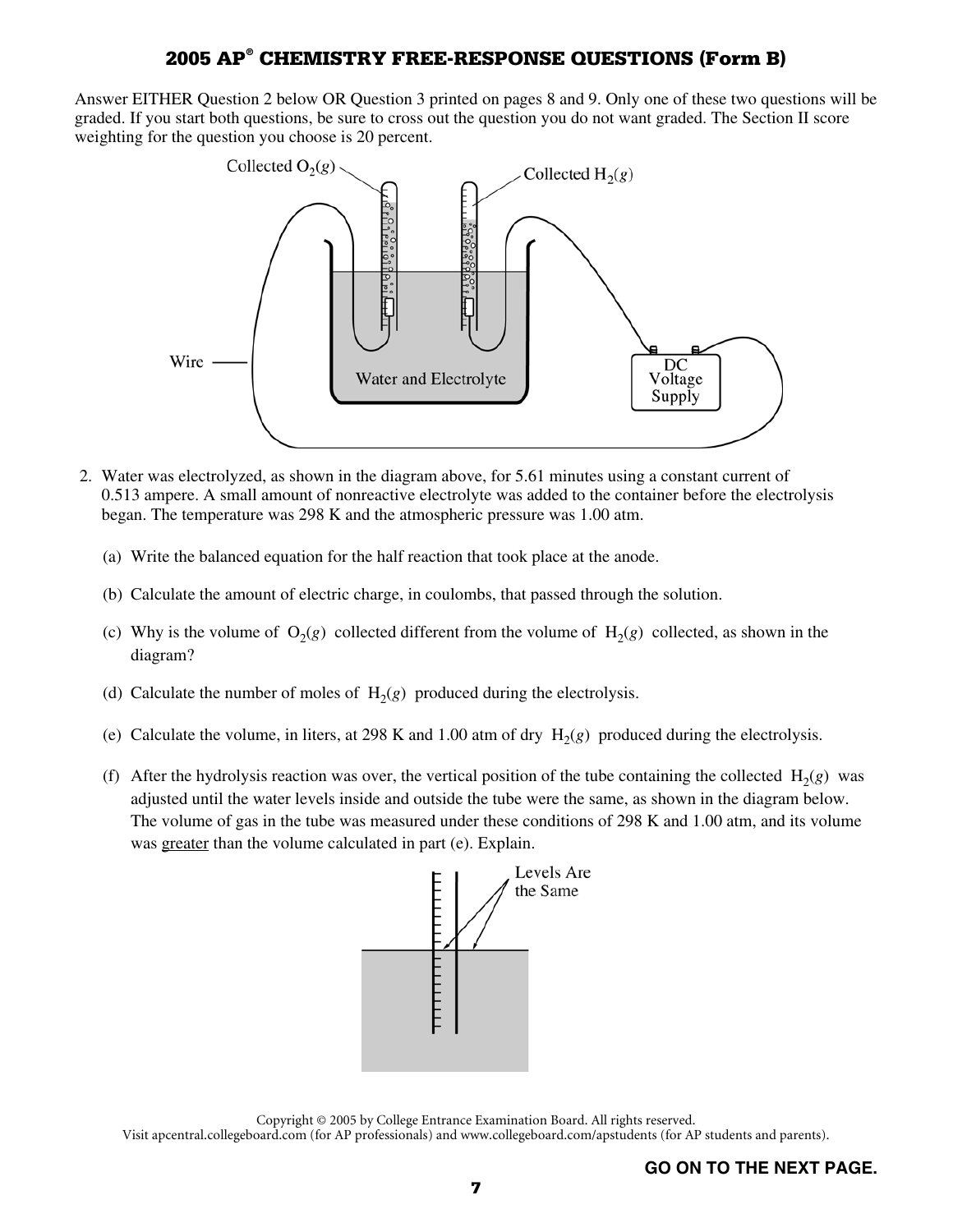#### $X \rightarrow 2 Y + Z$

 3. The decomposition of gas X to produce gases Y and Z is represented by the equation above. In a certain experiment, the reaction took place in a 5.00 L flask at 428 K. Data from this experiment were used to produce the information in the table below, which is plotted in the graphs that follow.

| Time<br>(minutes) | [X]<br>$\pmod{L^{-1}}$ | ln[X]    | $[X]^{-1}$<br>$(L \text{ mol}^{-1})$ |
|-------------------|------------------------|----------|--------------------------------------|
|                   | 0.00633                | $-5.062$ | 158                                  |
| 10.               | 0.00520                | $-5.259$ | 192                                  |
| 20.               | 0.00427                | $-5.456$ | 234                                  |
| 30.               | 0.00349                | $-5.658$ | 287                                  |
| 50.               | 0.00236                | $-6.049$ | 424                                  |
| 70.               | 0.00160                | $-6.438$ | 625                                  |
| 100.              | 0.000900               | $-7.013$ | 1,110                                |



Copyright © 2005 by College Entrance Examination Board. All rights reserved. Visit apcentral.collegeboard.com (for AP professionals) and www.collegeboard.com/apstudents (for AP students and parents).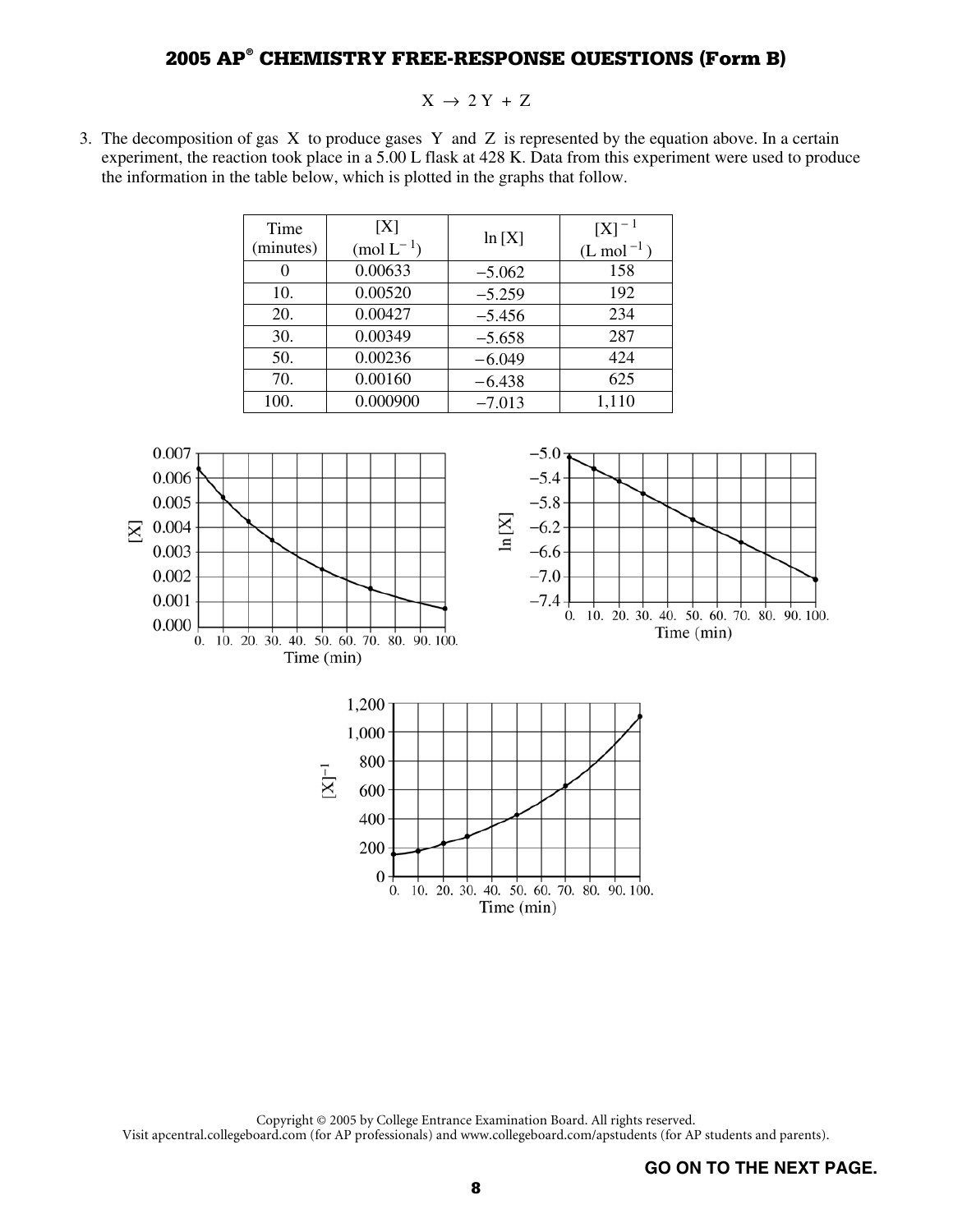- (a) How many moles of X were initially in the flask?
- (b) How many molecules of Y were produced in the first 20. minutes of the reaction?
- (c) What is the order of this reaction with respect to X ? Justify your answer.
- (d) Write the rate law for this reaction.
- (e) Calculate the specific rate constant for this reaction. Specify units.
- (f) Calculate the concentration of X in the flask after a total of 150. minutes of reaction.

# **STOP**

#### **If you finish before time is called, you may check your work on this part only. Do not turn to the other part of the test until you are told to do so.**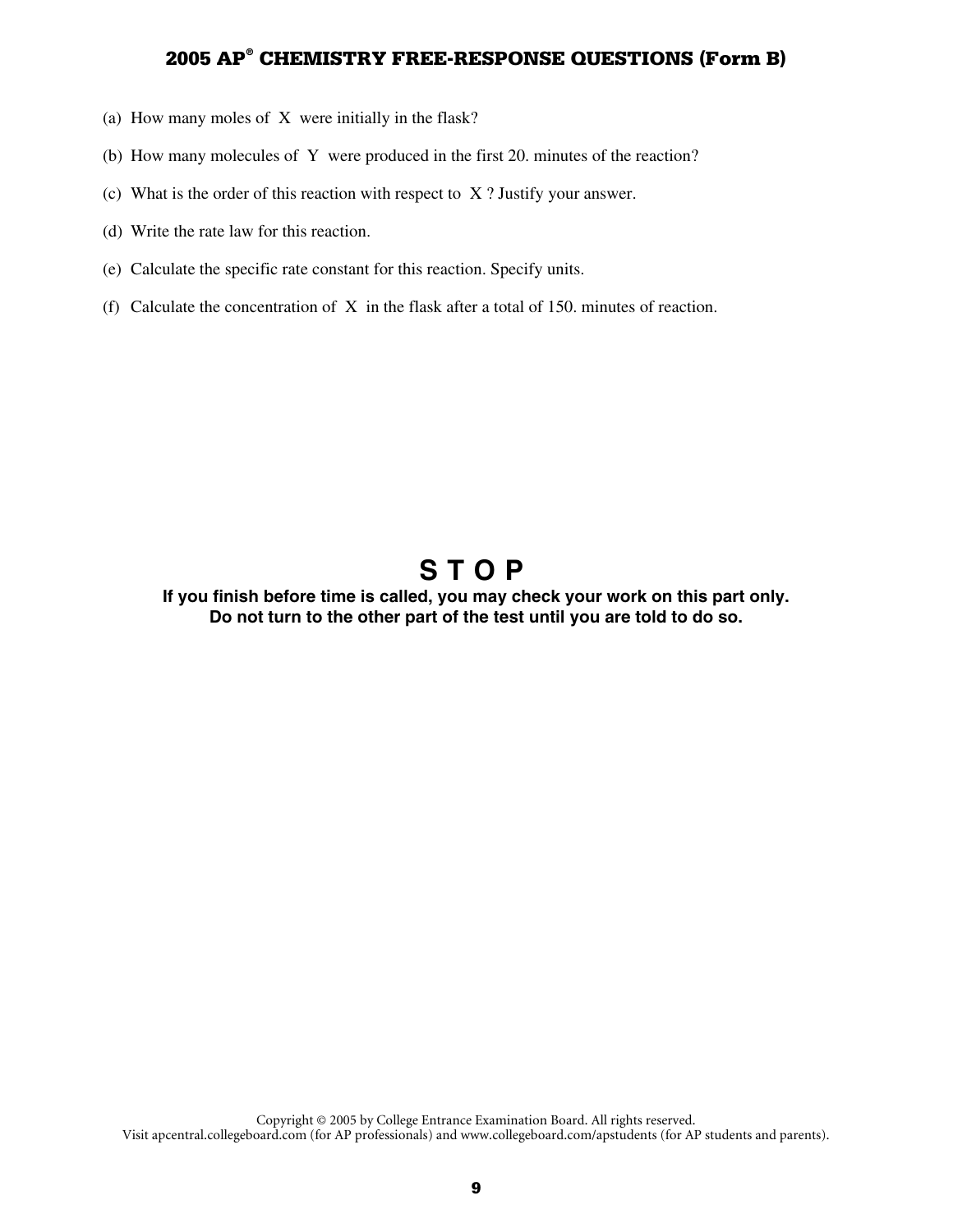### **CHEMISTRY Part B Time—50 minutes NO CALCULATORS MAY BE USED FOR PART B.**

Answer Question 4 below. The Section II score weighting for this question is 15 percent.

 4. Write the formulas to show the reactants and the products for any FIVE of the laboratory situations described below. Answers to more than five choices will not be graded. In all cases, a reaction occurs. Assume that solutions are aqueous unless otherwise indicated. Represent substances in solution as ions if the substances are extensively ionized. Omit formulas for any ions or molecules that are unchanged by the reaction. You need not balance the equations.

Example: A strip of magnesium is added to a solution of silver nitrate.

- (a) A solution of potassium carbonate is added to a solution of strontium chloride.
- (b) Propene is burned in air.
- (c) Excess ammonia is added to a solution of zinc nitrate.
- (d) Ethanoic acid (acetic acid) is added to a solution of barium hydroxide.
- (e) A small piece of potassium is added to water.
- (f) Powdered iron metal is strongly heated with powdered sulfur.
- (g) A solution of sodium fluoride is added to a solution of hydrochloric acid.
- (h) A strip of lead metal is added to a solution of silver nitrate.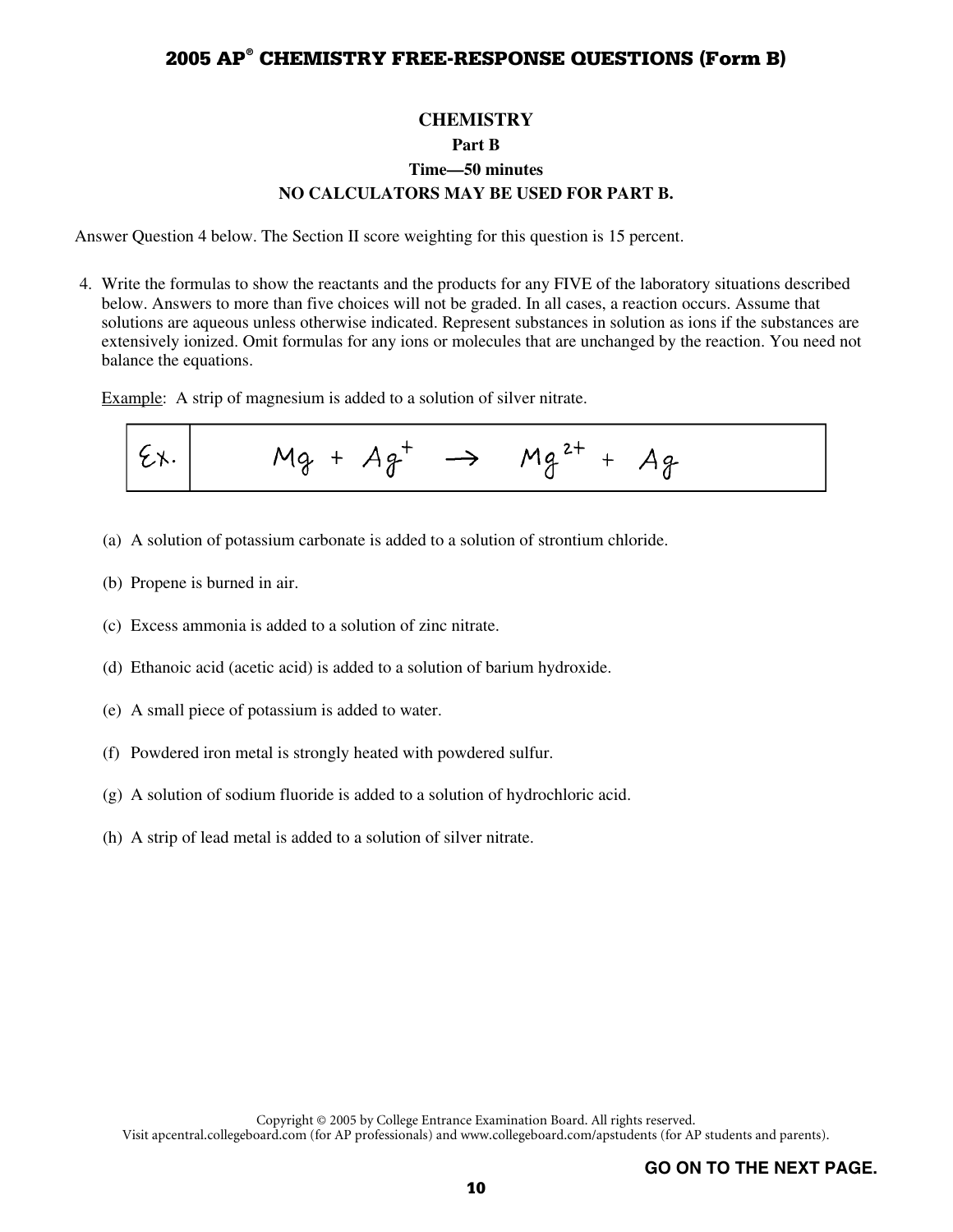Your responses to the rest of the questions in this part of the examination will be graded on the basis of the accuracy and relevance of the information cited. Explanations should be clear and well organized. Examples and equations may be included in your responses where appropriate. Specific answers are preferable to broad, diffuse responses.

Answer BOTH Question 5 below AND Question 6 printed on page 12. Both of these questions will be graded. The Section II score weighting for these questions is 30 percent (15 percent each).

 $2 \text{ Al}(s) + 2 \text{ KOH}(aq) + 4 \text{ H}_2\text{SO}_4(aq) + 22 \text{ H}_2\text{O}(l) \rightarrow 2 \text{ KAl}(\text{SO}_4)_2 \cdot 12 \text{H}_2\text{O}(s) + 3 \text{ H}_2(g)$ 

- 5. In an experiment, a student synthesizes alum,  $KAI(SO<sub>4</sub>)<sub>2</sub>$ <sup>+</sup> $12H<sub>2</sub>O(s)$ , by reacting aluminum metal with potassium hydroxide and sulfuric acid, as represented in the balanced equation above.
	- (a) In order to synthesize alum, the student must prepare a 5.0 *M* solution of sulfuric acid. Describe the procedure for preparing 50.0 mL of 5.0 *M* H<sub>2</sub>SO<sub>4</sub> using any of the chemicals and equipment listed below. Indicate specific amounts and equipment where appropriate.

| 10.0 <i>M</i> $H_2SO_4$   | 50.0 mL volumetric flask |
|---------------------------|--------------------------|
| Distilled water           | $50.0$ mL buret          |
| 100 mL graduated cylinder | $25.0$ mL pipet          |
| 100 mL beaker             | 50 mL beaker             |

- (b) Calculate the minimum volume of 5.0  $M$  H<sub>2</sub>SO<sub>4</sub> that the student must use to react completely with 2.7 g of aluminum metal.
- (c) As the reaction solution cools, alum crystals precipitate. The student filters the mixture and dries the crystals, then measures their mass.
	- (i) If the student weighs the crystals before they are completely dry, would the calculated percent yield be greater than, less than, or equal to the actual percent yield? Explain.
	- (ii) Cooling the reaction solution in an ice bath improves the percent yield obtained. Explain.
- (d) The student heats crystals of pure alum,  $KAI(SO<sub>4</sub>)<sub>2</sub>$ <sup>+</sup> $12H<sub>2</sub>O(s)$ , in an open crucible to a constant mass. The mass of the sample after heating is less than the mass before heating. Explain.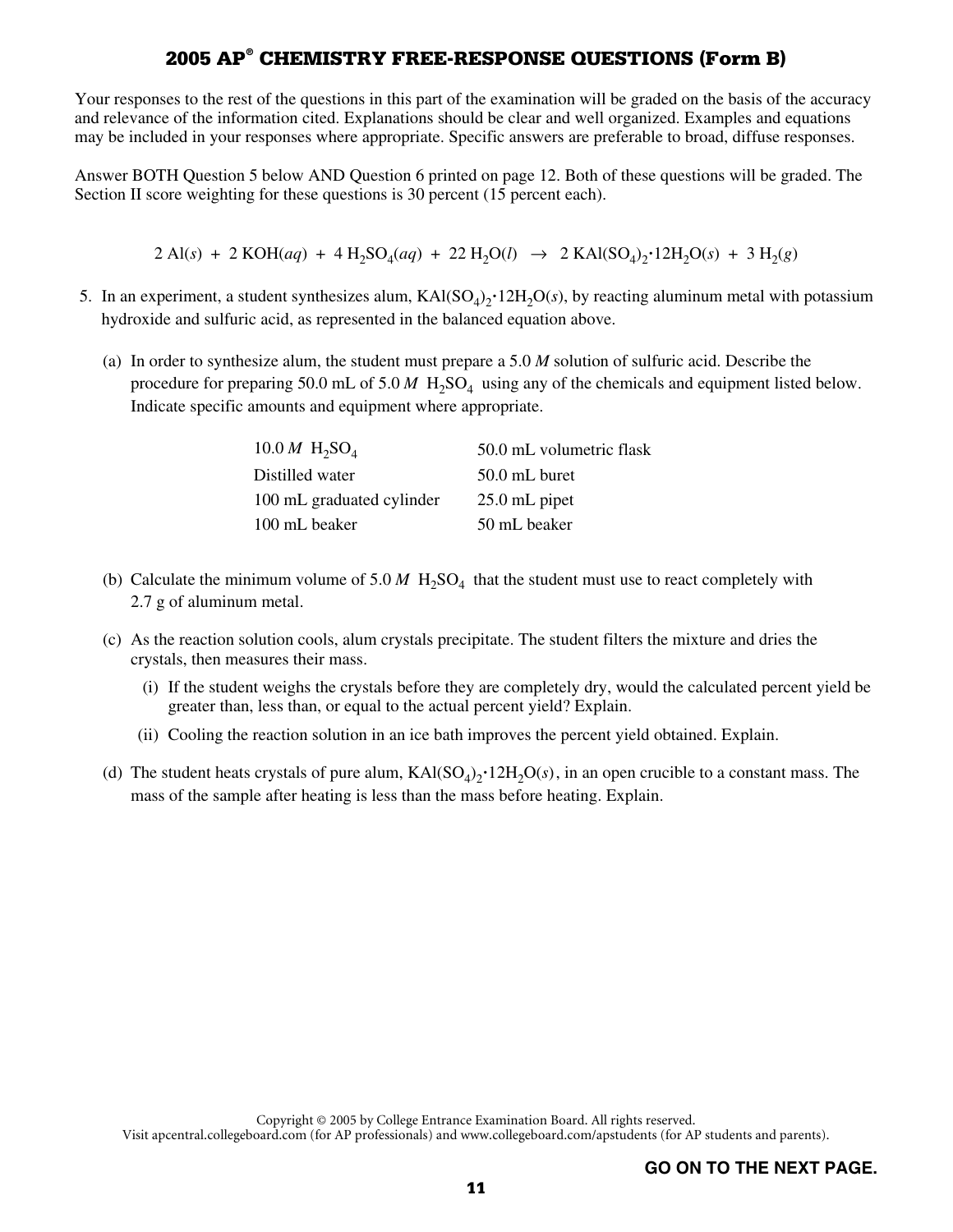

- 6. Consider two containers of volume 1.0 L at 298 K, as shown above. One container holds 0.10 mol  $N_2(g)$  and the other holds 0.10 mol H<sub>2</sub>(*g*). The average kinetic energy of the N<sub>2</sub>(*g*) molecules is 6.2 × 10<sup>-21</sup> J. Assume that the  $N_2(g)$  and the  $H_2(g)$  exhibit ideal behavior.
	- (a) Is the pressure in the container holding the  $H_2(g)$  less than, greater than, or equal to the pressure in the container holding the  $N_2(g)$ ? Justify your answer.
	- (b) What is the average kinetic energy of the  $H_2(g)$  molecules?
	- (c) The molecules of which gas,  $N_2$  or  $H_2$ , have the greater average speed? Justify your answer.
	- (d) What change could be made that would decrease the average kinetic energy of the  $N_2(g)$  molecules in the container?
	- (e) If the volume of the container holding the  $H_2(g)$  was decreased to 0.50 L at 298 K, what would be the change in each of the following variables? In each case, justify your answer.
		- (i) The pressure within the container
		- (ii) The average speed of the  $H_2(g)$  molecules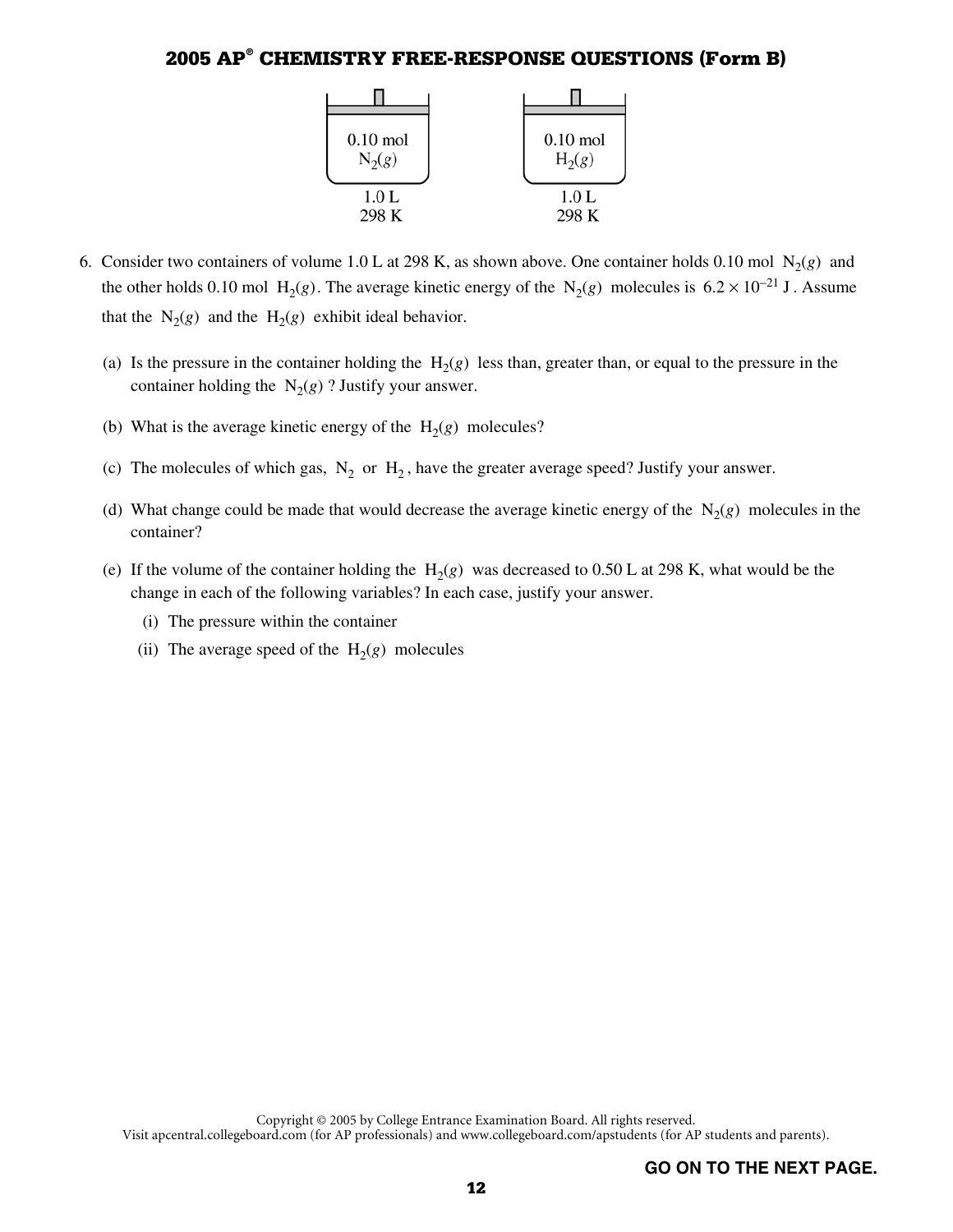Answer EITHER Question 7 below OR Question 8 printed on page 14. Only one of these two questions will be graded. If you start both questions, be sure to cross out the question you do not want graded. The Section II score weighting for the question you choose is 15 percent.

7. Answer the following questions about thermodynamics.

| Substance             | <b>Combustion Reaction</b>                       | Enthalpy of Combustion,<br>$\Delta H_{comb}^{\circ}$ , at 298 K (kJ mol <sup>-1</sup> ) |
|-----------------------|--------------------------------------------------|-----------------------------------------------------------------------------------------|
| $H_2(g)$              | $H_2(g) + \frac{1}{2}O_2(g) \rightarrow H_2O(l)$ | $-290$                                                                                  |
| C(s)                  | $C(s) + O_2(g) \rightarrow CO_2(g)$              | $-390$                                                                                  |
| CH <sub>3</sub> OH(l) |                                                  | $-730$                                                                                  |

- (a) In the empty box in the table above, write a balanced chemical equation for the complete combustion of one mole of CH<sub>3</sub>OH(*l*). Assume products are in their standard states at 298 K. Coefficients do not need to be whole numbers.
- (b) On the basis of your answer to part (a) and the information in the table, determine the enthalpy change for the reaction  $C(s)$  + H<sub>2</sub>(*g*) + H<sub>2</sub>O(*l*)  $\rightarrow$  CH<sub>3</sub>OH(*l*).
- (c) Write the balanced chemical equation that shows the reaction that is used to determine the enthalpy of formation for <u>one</u> mole of  $CH<sub>3</sub>OH(l)$ .
- (d) Predict the sign of  $\Delta S^{\circ}$  for the combustion of H<sub>2</sub>(*g*). Explain your reasoning.
- (e) On the basis of bond energies, explain why the combustion of  $H_2(g)$  is exothermic.